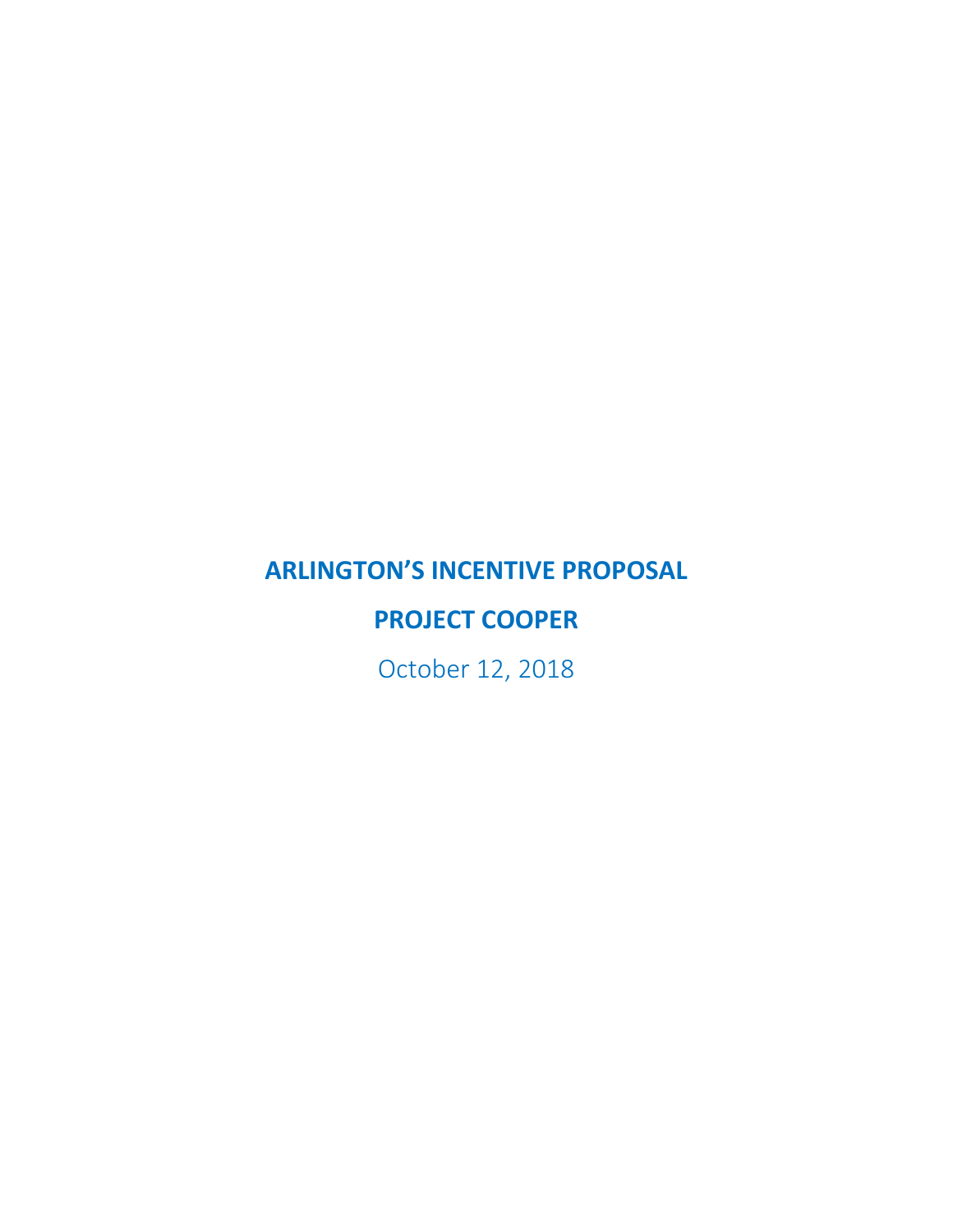Ms. Holly Sullivan October 11, 2018 Director of WW Economic Development Project Cooper

Dear Holly,

On behalf of Arlington County, I want to offer my full support in helping Project Cooper choose Arlington, Virginia as the location for its second corporate headquarters. Northern Virginia and the D.C. region has much to offer and in Arlington, Project Cooper would have centralized access to it all.

I enjoyed having the opportunity to talk to you and Bradden last week. Over the past year of this process, it is quite clear that Cooper is a company of vision and careful planning. In Arlington, you will find a partner with the same qualities. The National Landing site is the product of a generation's of worth of transit, land use, and community planning decisions and is uniquely situated to not only meet Cooper's needs today, but also evolve into a bustling campus to meet your future growth needs.

When a company is deciding on a corporate headquarters location it is also choosing a home for its employees and making a statement about its culture. Understanding this, I am confident that you will find everything that you desire right here in Arlington. We are an extremely safe community and our schools are some of the best in the country. We offer an endless supply of recreational options, including major sports teams, world-class museums and easy access to hiking, biking and everything in between. Whether your employees enjoy a nice dinner at a top restaurant or a day at the playground with their children – they will be able to do it here.

In Arlington, we stand behind our corporate citizens with an inclusive and diverse business-friendly culture that ensures companies have access to a vast pool of well-educated talent, the latest digital infrastructure and worldclass real estate. Our leadership continuously implements policies to ensure that businesses have some of the lowest operating costs in the region and access to an extensive and unparalleled transportation network.

Arlington would be proud to have Cooper as its flagship corporate resident. We are a leader in recruiting and retaining some of the most innovative and fast-growing companies in the nation. By locating here, you will join successful national and international businesses such as Accenture, Gartner, March of Dimes, Bloomberg BNA, Lidl and Nestlé, who all made the decision to call Arlington home.

The following pages lay out Arlington County's comprehensive incentive package for Project Cooper. Our package includes substantial financial incentives, infrastructure investments, project support and a plan on how Arlington County will make developing your headquarters seamless.

Our commitment to Project Cooper includes our assurance that your entire project will proceed as efficiently and quickly as possible. One of my Assistant County Managers will be personally responsible for overseeing all procedural planning and development processes and will ensure that all schedules are met.

We are truly excited about the prospect of welcoming Project Cooper to our community. I would enjoy the opportunity to discuss in detail how Arlington can meet your needs. Please do not hesitate to call me personally at 703-228-3414.

Sincerely, Mark J. Schwartz County Manager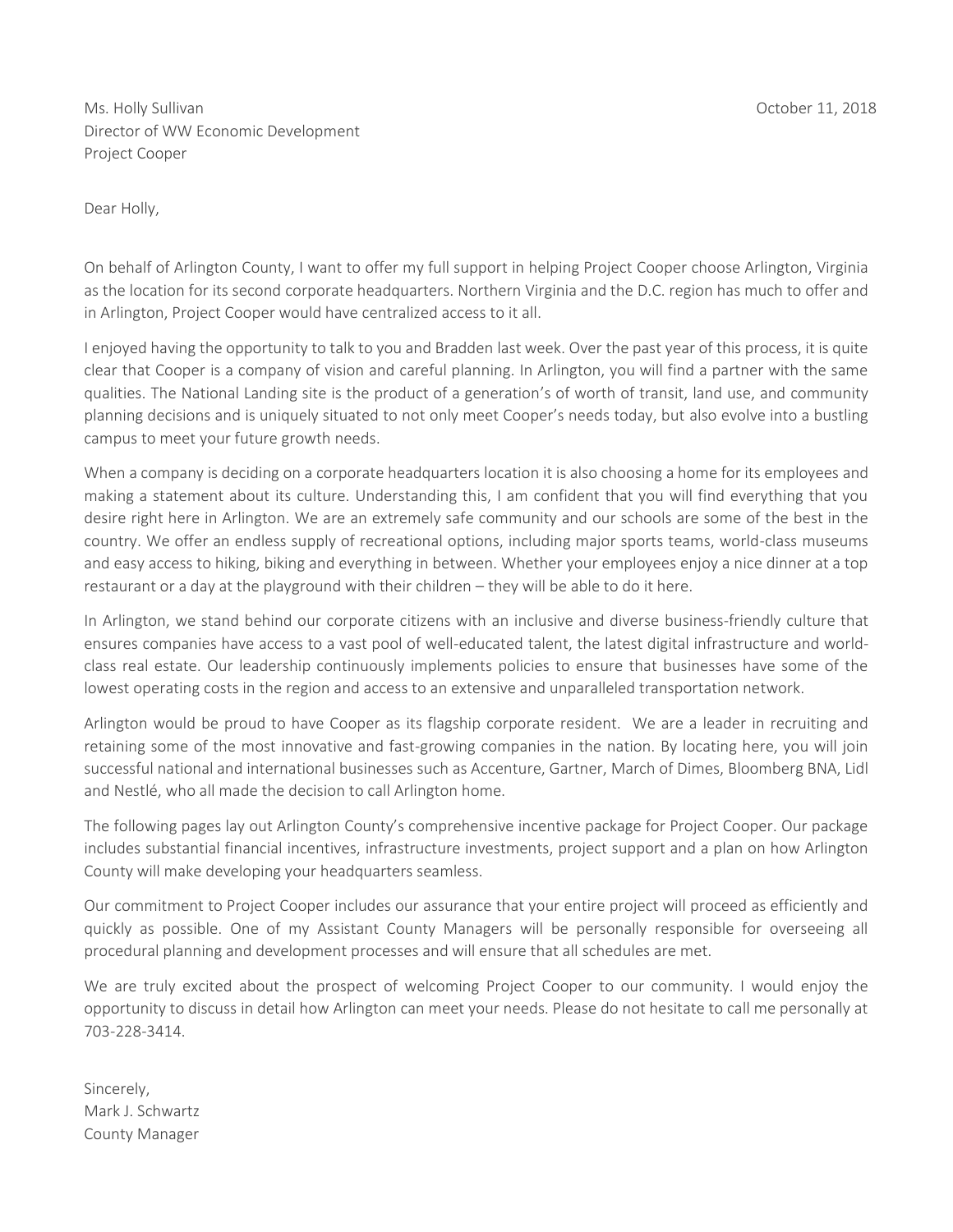#### NATIONAL LANDING

Arlington is thrilled to continue discussions regarding locating your second headquarters to the Arlington portion of National Landing. We believe that National Landing, overlooking our nation's capital, provides a truly unique offering with over 20 million square feet of existing and build-to-suit parcels, all controlled by a single development partner.

In National Landing, Cooper will be globally connected and surrounded by top talent, tremendous infrastructure and a spectacular quality of life. National Landing is positioned to propel Cooper's growth for decades. The vibrant, energized community and abundance of diverse housing will be a magnet for top-rated talent. And, if business takes you elsewhere, simply walk to Reagan National Airport or take every other conceivable kind of transit to your destination.

#### NATIONAL LANDING

- 3 connected urban districts
- 20 million square feet of office space

#### LOCATION

- 24,000 housing units affordable at average Cooper income within two miles
- 150 restaurants, shops and attractions
- 60+ acres of parks and green space

#### CONNECTIVITY

- Walk to Reagan National Airport, Metrorail, Virginia Railway Express and bus rapid transit routes
- 15 minutes to everywhere housing, talent and government
- 3 Metrorail stations
- 30 Capital Bikeshare stations

## ARLINGTON RANKINGS

- #1 City Where Women are Most Successful – SmartAsset (2018)
- #1 City for Millennials – Niche (2017)
- A+ For Commitment to Inclusivity and Equality – Human Rights Campaign's Municipal Equality Index
- #1 Best City to Live Without a Car – Forbes (2017)
- #1 Hardest-Working City in America – SmartAsset (2016)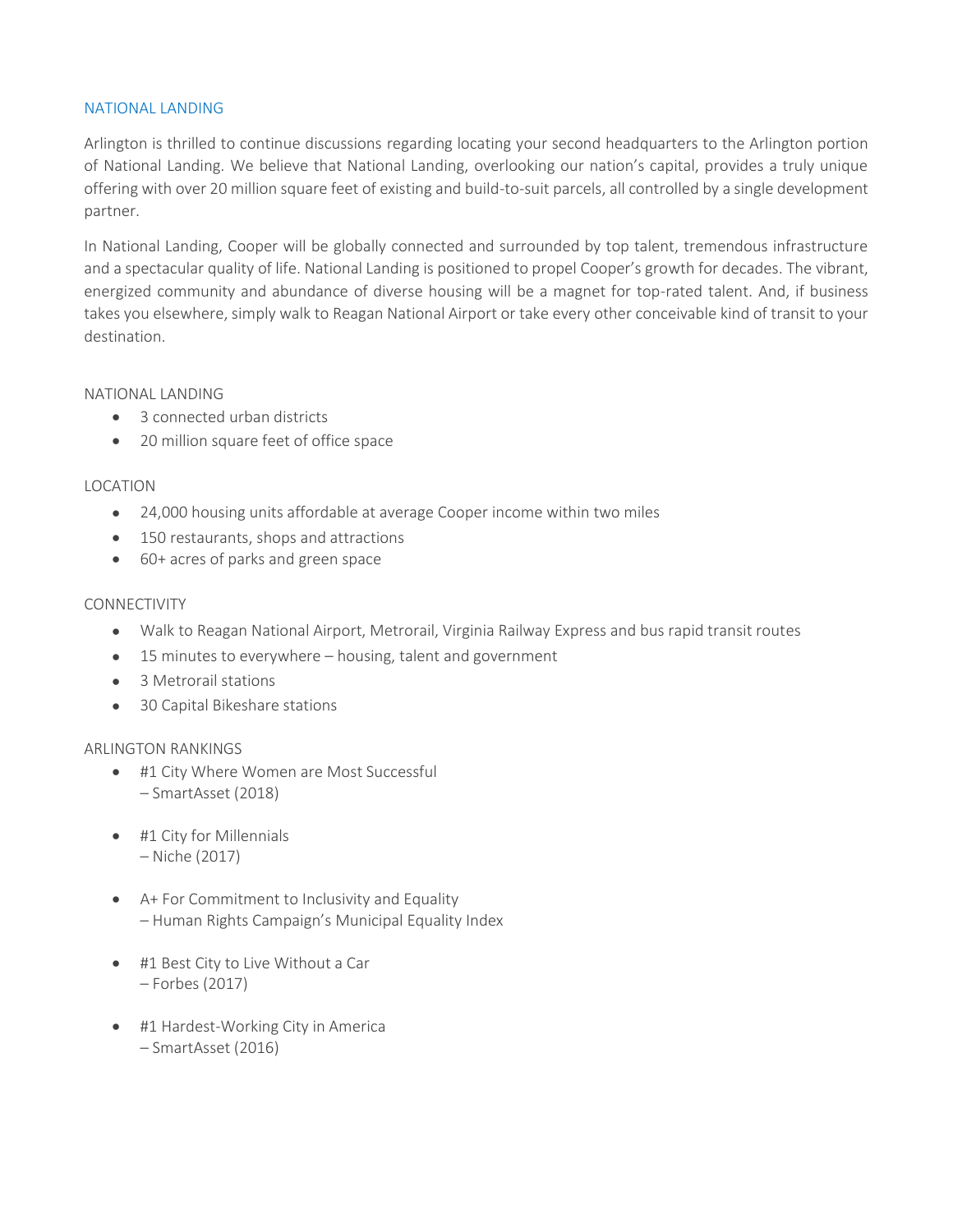## **DIRECT BENEFIT TO COOPER**

#### TRANSIT OCCUPANCY TAX (TOT) GRANT

We are pleased to offer the following direct incentive for Cooper. Our offer is based on the understanding that Cooper will occupy at least six million square feet of office space in Arlington by 2034. The estimated value of this incentive is \$23 million over a 15-year period.<sup>1</sup>

#### DETAILS

- Arlington anticipates that Cooper's headquarters will generate new tourism spending from business-related travelers who will stay within the County.
- Transient Occupancy Tax (TOT) is a tax on the total cost paid for each room or space rented in any Arlington hotel, motel or tourist home. Currently, the County levies a 5.25% TOT. The 0.25% is separated for tourism promotion and would not be included in the annual grant calculation.
- Using 2019 as the baseline, Arlington County will provide Cooper an annual grant worth up to 15% of Arlington's incremental annual TOT revenue (revenue above the baseline) for 15 years.
- The annual grant would be pay-for-performance without repayment provisions.
- Cooper would receive its grant 45 days after the completion of each of its 15 performance years.
- After each performance year, Cooper must provide the County with an annual report for its total leased/owned/occupied square feet and total number of fulltime employees. Cooper must also be current on taxes.
- The annual grant amount is dependent on the achievement of an annual square footage target (see table). Cooper would receive:
- The full grant for meeting at least 90% of the annual target
- A proportional grant for performance between 50%-89% of the annual target
- No grant for performance less than 50% of the target
- Once the Cooper decision is announced, the County will move forward with drafting the formal agreement that defines the terms laid out in this proposal. The draft performance agreement will then be brought before the County Board for consideration at a public County Board Meeting, likely in early 2019.

The approved performance agreement will then be signed by Cooper, the County and the Arlington County Industrial Development Authority (IDA).

<sup>1</sup>For estimation purposes only using a 4% average annual escalation rate. The performance agreement would not include the estimated incentive value and Arlington would not be required to pay the difference if the incremental value was lower than projected.

<sup>2</sup> Target square feet based on Cooper-provided, projected headcount and psf ratio of 160 SF/employee.

| <b>YEAR</b> | <b>TARGET SQUARE</b> |  |  |  |
|-------------|----------------------|--|--|--|
|             | $\mathsf{FEET}^2$    |  |  |  |
| 2019        | 64,000               |  |  |  |
| 2020        | 252,800              |  |  |  |
| 2021        | 567,040              |  |  |  |
| 2022        | 797,280              |  |  |  |
| 2023        | 1,223,680            |  |  |  |
| 2024        | 1,600,000            |  |  |  |
| 2025        | 1,862,880            |  |  |  |
| 2026        | 2,216,000            |  |  |  |
| 2027        | 2,696,000            |  |  |  |
| 2028        | 3,176,000            |  |  |  |
| 2029        | 3,544,800            |  |  |  |
| 2030        | 4,120,000            |  |  |  |
| 2031        | 4,456,000            |  |  |  |
| 2032        | 5,080,000            |  |  |  |
| 2033        | 5,576,000            |  |  |  |
| 2034        | 6,056,000            |  |  |  |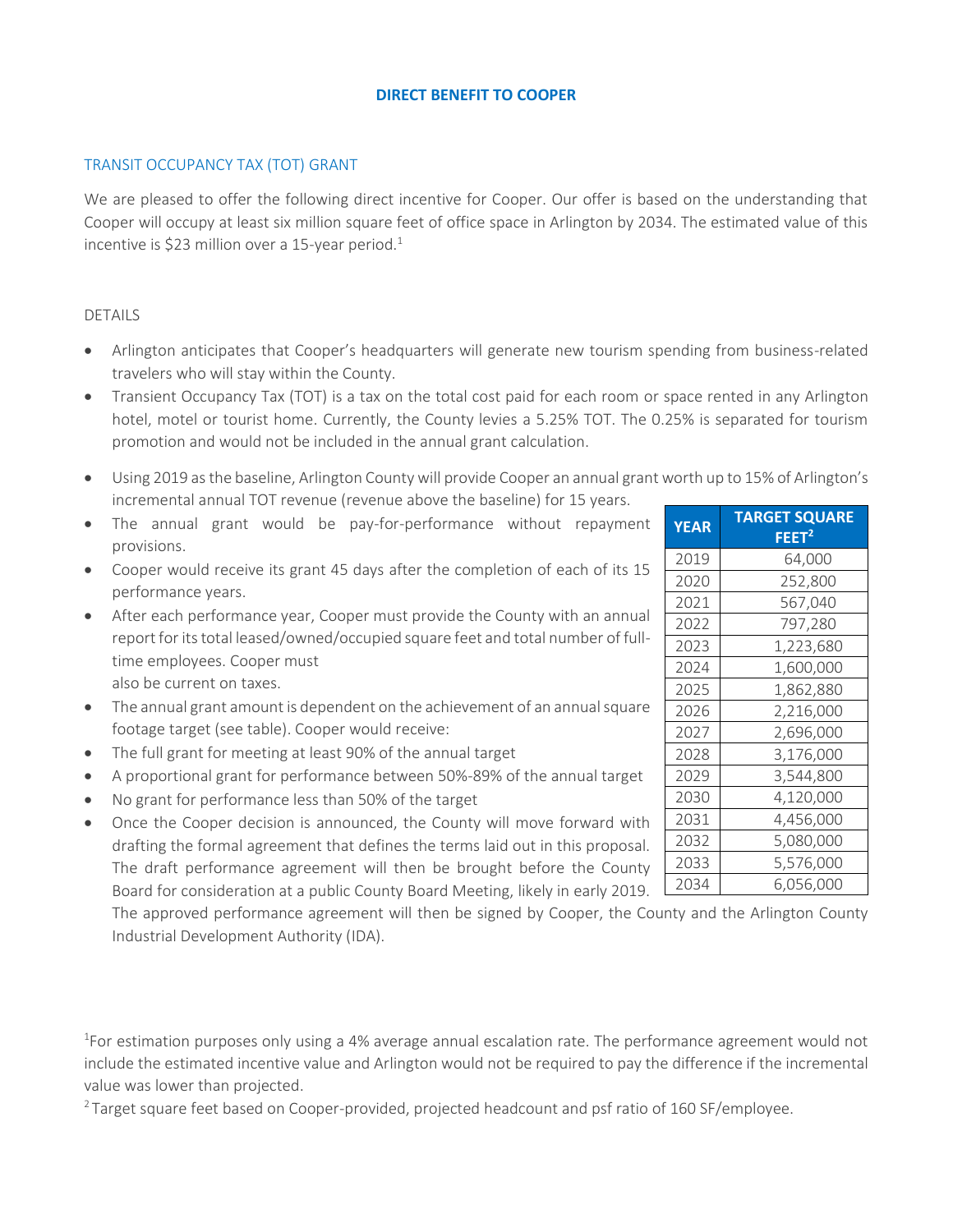## TECHNOLOGY ZONE INCENTIVE

Arlington understands that Cooper is still deciding which business units it would locate at its second headquarters. Should those business units have a primary function in the creation, design and/or research and development of technology hardware or software, Cooper may be eligible for the Arlington Technology Zone incentive.

Arlington County's Technology Zone incentive provides at least a 50% reduction in the rate for Business, Professional and Occupational License (BPOL) tax, a local license tax levied on business gross receipts for the prior year. Qualified technology companies are eligible to receive the benefit for up to 10 years, and the offset rate becomes more favorable to the company as the number of employees increases. The Technology Zone incentive savings are equivalent to approximately \$2 to \$3 per square foot in building occupancy costs annually.

Arlington's Technology Zone incentive is available to qualified technology companies as defined in the Arlington County Code. Companies must apply and be deemed eligible by the Arlington County Office of the Commissioner of Revenue to receive the benefit.

To receive the Technology Zone incentive under the current criteria a business must:

- 1. Be located in one of Arlington's technology zones;
- 2. Have a primary function in the creation, design and/or research and development of technology hardware or software; and
- 3. Have moved to Arlington within the last 18 months or be an existing Arlington company that has increased its employee base by 25% or more within the past 12 months.

## ARLINGTON COUNTY TECHNOLOGY ZONE INCENTIVE

|            | <b>WITHOUT</b><br><b>TECH ZONE</b> | <b>WITH TECH ZONE</b><br>(NO. OF EMPLOYEES) |         |          |  |
|------------|------------------------------------|---------------------------------------------|---------|----------|--|
|            |                                    | 1-499                                       | 500-999 | $1,000+$ |  |
| BPOL Rate* | \$0.36                             | SO.18                                       | SO.14   | \$0.10   |  |

\*Per \$100 of gross receipts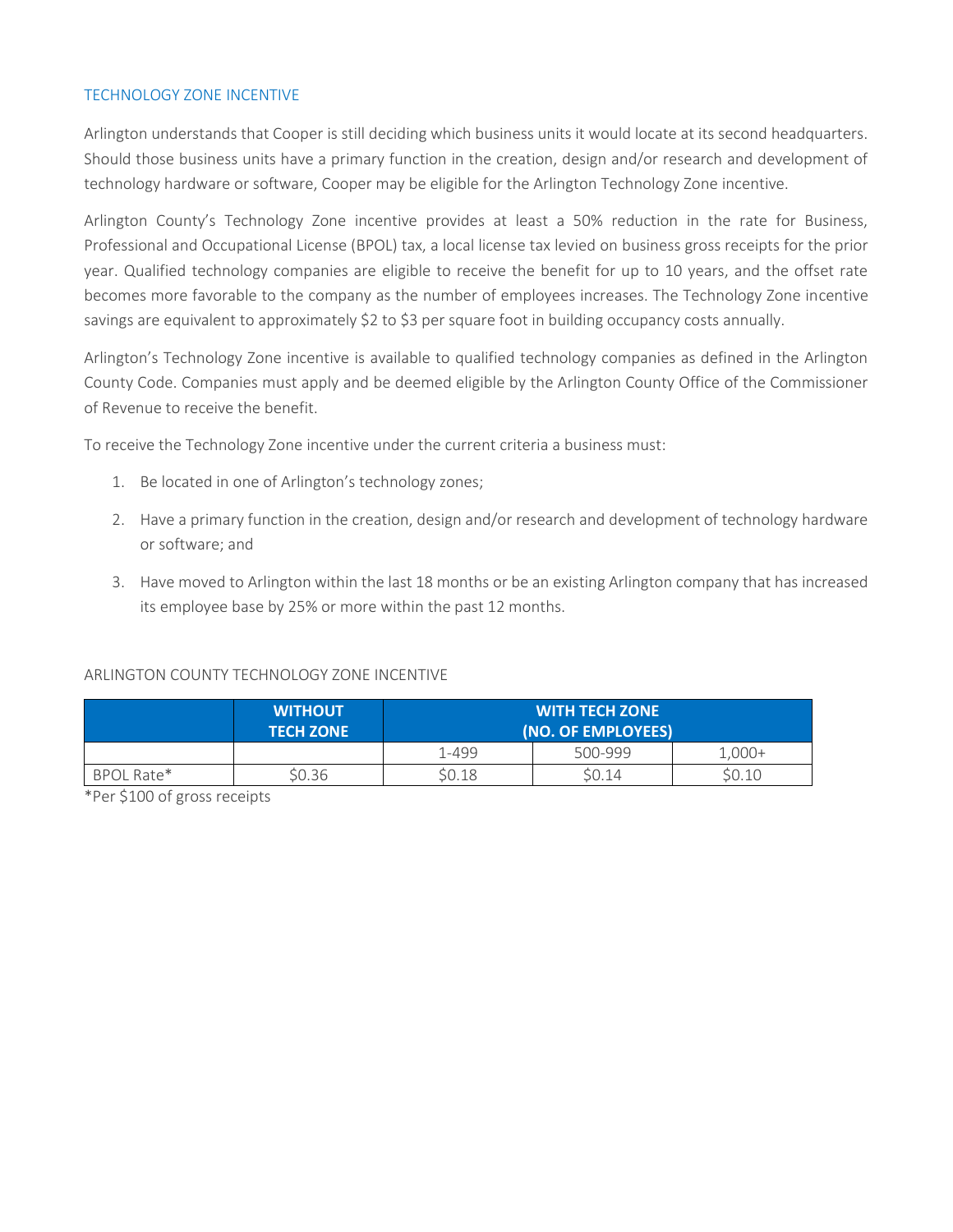## DEVELOPMENT ENTITLEMENT/PERMITTING

Arlington is well known for its long-term vision of and commitment to smart growth and urban planning. Arlington County leadership and staff understand the importance of efficiency and transparency in the County's community building efforts and are committed to playing a key role in making sure that development review processes are as seamless and rewarding as possible.

The County's adopted long-range plans and approved development applications for your project area and surroundings envision significant future growth, approximating 20 million square feet of additional development over the next several decades. Depending on the exact site(s), components of your project may entail changes to approved development applications and/or approval of new applications requiring legislative action by the County Board.

Understanding the importance of timeliness in the delivery of your construction projects, County staff will recommend to the County Board that it adopt a resolution that supports the successful planning and implementation of the project that meets the respective objectives and vision of both the community and company. Such a resolution could call for preliminary conversations with staff and the community for early feedback on evolving development plans, a complete and thorough yet efficient site plan review process, consideration of a range of land use incentives and mechanisms to support achieving the project vision, and outlining a date for the process completion to keep the project's initial development phase(s) on schedule.

Also of note, the County is currently undertaking an enterprise-wide initiative to facilitate and improve processes integral to land development and permitting activities. With a focus on making it easier for customers to do business with local government, when implemented in the 2019-20 timeframe, this initiative will provide for an online permitting system, centralized customer service, and case management for major projects like yours.

For renovation projects, some changes to an existing building's exterior or the operations of a building may require other processes. Many requests for minor changes can be handled administratively per County ordinance and are typically processed in 30 days or less. If more significant changes are needed, legislative action may be required.

The process of fitting-out interior space in Arlington is also very efficient. Building permits are processed in days and, in some cases, in just 24 hours. The process is even more efficient for those businesses that take advantage of pre-submittal review and counseling with Arlington's inspection services staff.

Arlington staff will meet with you at the outset of your project to understand your needs, manage timing and resource expectations and provide solutions to challenges.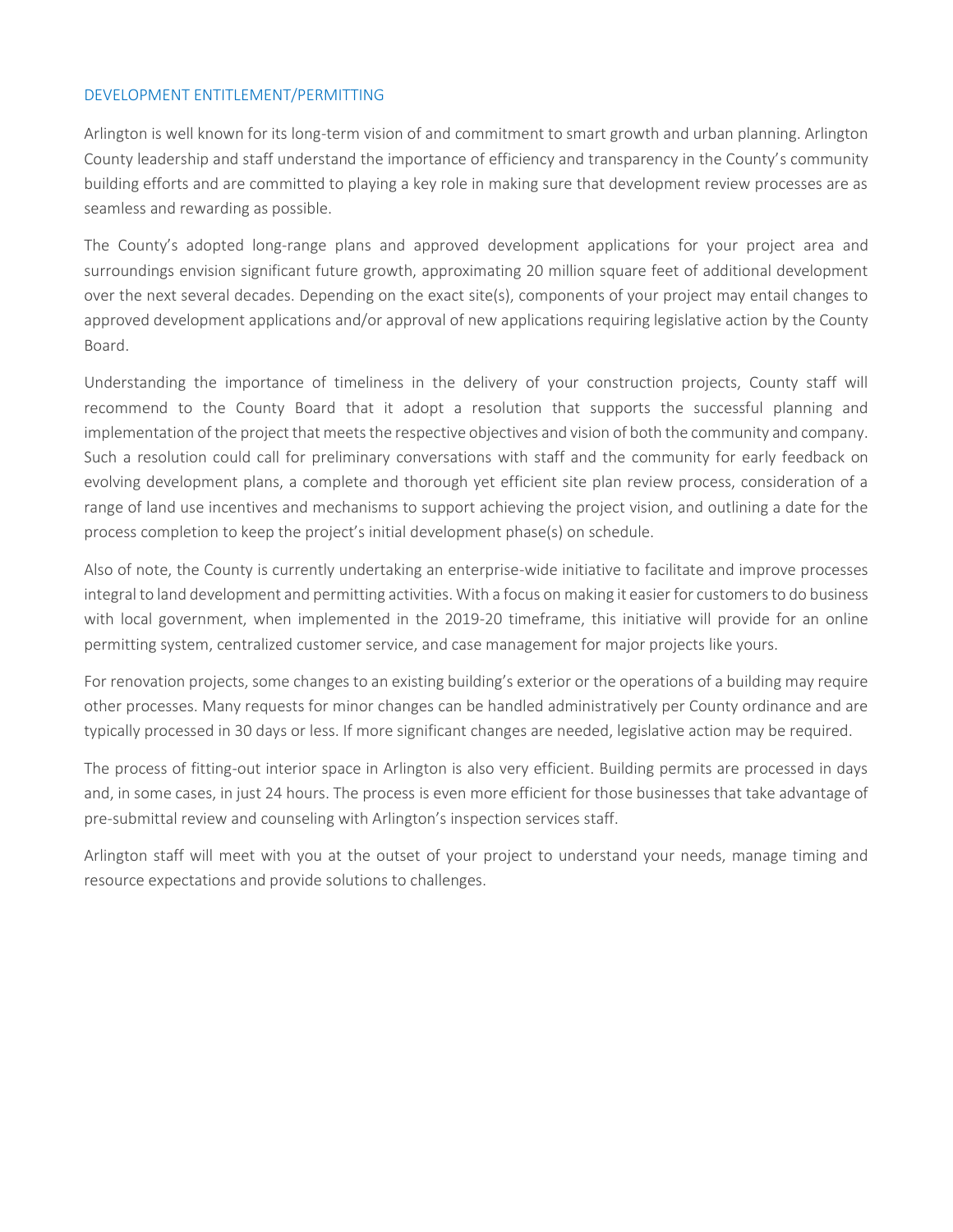To support your project, the County will provide the following resources:

### DEDICATED INTERDEPARTMENTAL PLANNING AND IMPLEMENTATION TEAM

A core interdepartmental County team of senior-level staff will be formed to coordinate and collaborate closely on the range of activities associated with the project to support timely delivery and implementation of project-related items. Consistency in and communication among this team will ensure that project-related components spanning various disciplines will be advanced and realized in a coordinated and timely manner.

## DEDICATED ECONOMIC DEVELOPMENT STAFF LIAISON

Arlington Economic Development's Commercial Development Specialist will serve as the day-to-day central point of contact between your team and the County's planning, zoning and permitting agencies. The Commercial Development Specialist will guide your company through the permitting process, help facilitate inspections and organize meetings with County officials.

#### COUNTY MANAGER'S OFFICE OVERSIGHT

The County Manager will assign a lead (or leads) for overseeing all procedural planning, development and implementation processes and will ensure that issues are resolved promptly and schedules are met in a seamless manner.

#### BUSINESS OMBUDSMAN

Arlington County's Business Ombudsman will be available to support you with local business registration and other administrative matters.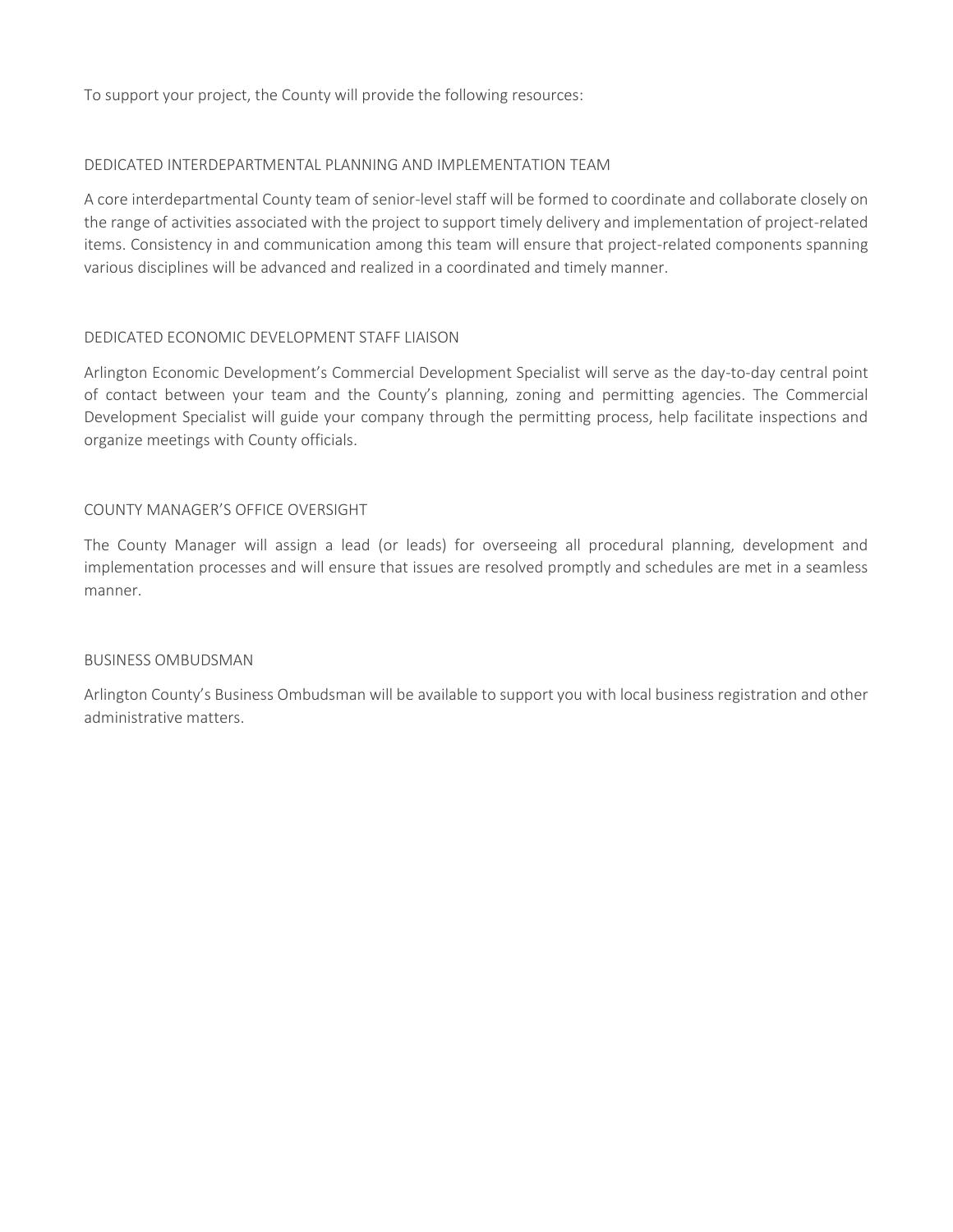## GREEN BUILDING DENSITY INCENTIVE

#### OVERVIEW

Arlington's Green Building Density Incentive Program allows developers to earn additional building density in exchange for achieving LEED Silver (or higher) certification and post-occupancy Energy Star certification. Additional density can be negotiated if the building achieves Net Zero Energy certification. Developers participating in the program have more usable (or leasable) space and the emphasis on energy efficiency results in lower energy costs for the life of the building.

Arlington is the first jurisdiction in the Commonwealth to establish a Commercial Property Assessed Clean Energy (C-PACE) program that helps commercial building owners finance energy efficiency, renewable energy, and/or water conservation projects to reduce operating costs and improve the building's value. With C-PACE, building owners receive up to 100 percent financing for existing building projects or 20 percent financing for new construction projects – for soft costs (energy audits, for example) and hard costs (equipment) - with attractive repayment terms consistent with the useful life of the improvements (up to 25 years).

#### ELIGIBILITY

For the Green Building Density Incentive Program, a project needs to be a special exception site plan development approved by the County Board to be eligible, and needs to commit to achieving a certain level of LEED or postoccupancy Energy Star Certification. For the C-PACE Program, eligible projects include commercial (including multifamily rental apartment) and industrial buildings.

#### APPROVALS

For the Green Building Density Incentive Program, a project is required to obtain County Board approval for a special exception site plan development.

For the C-PACE Program, no County Board approval is required. This program is effectively a financing mechanism that involves entirely private transactions between a property owner and lender.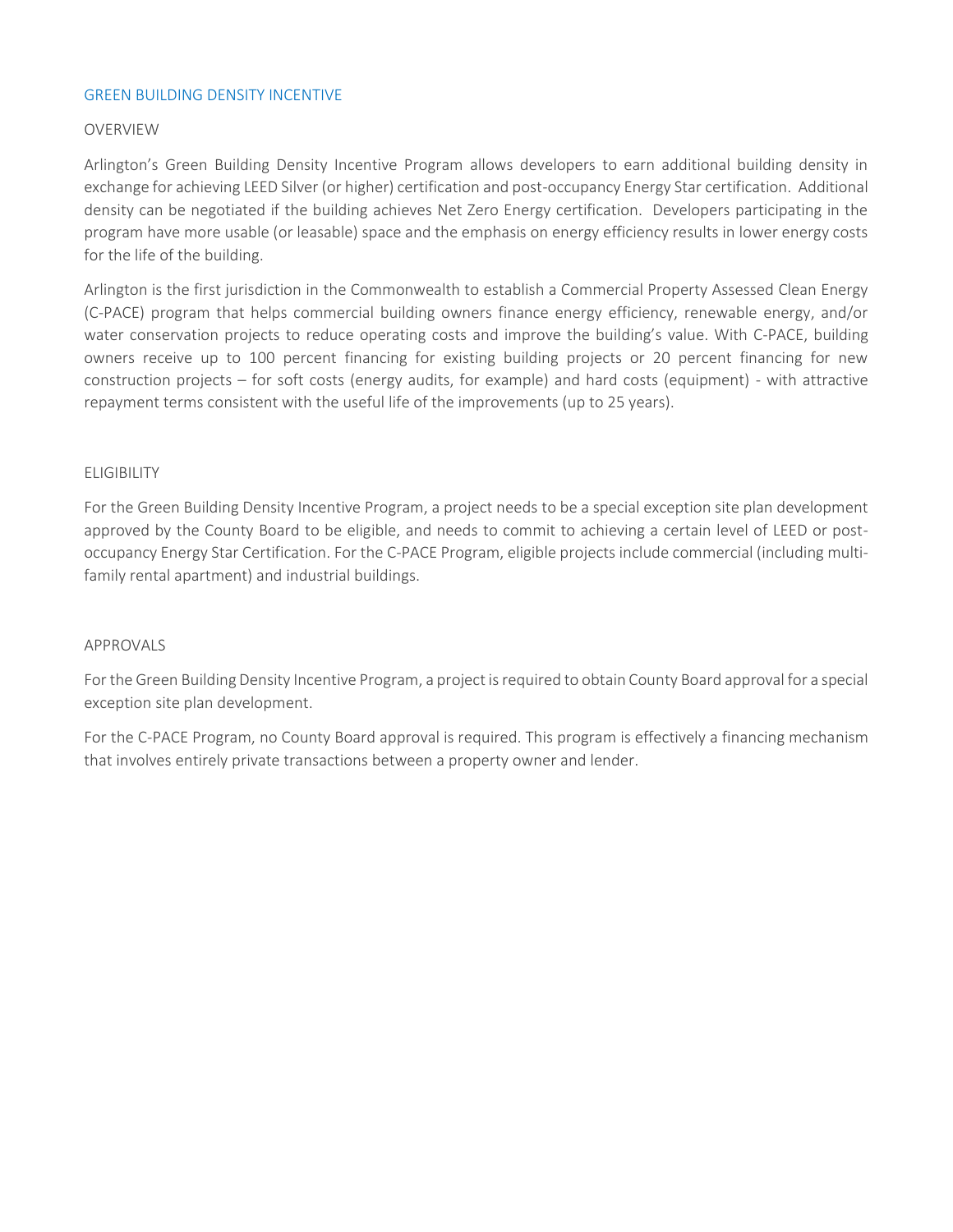#### COMMUNITY INTRODUCTIONS

The National Capital Region, with its active citizenry, is home to a great number of local and regional organizations. Arlington Economic Development (AED) will be pleased to make introductions between our many community organizations and Cooper staff and executives, ensuring expedient integration into our business community. Particularly, the Arlington Chamber of Commerce and the Crystal City Business Improvement District will welcome Cooper's presence on boards and committees with pride. Both organizations are heavily involved in the placemaking of Crystal City and the cultivation and enhancement of the business climate in Arlington, and they would be pleased to have a large stakeholder involved in the visioning for the future.

#### LOCAL ORGANIZATIONS

#### Arlington Chamber of Commerce

The Arlington Chamber of Commerce provides networking and business development, community engagement, educational opportunities and marketing to influence the voice of the business community through government affairs and advocacy. The Chamber's efforts are focused on business-to-business and business-to-community opportunities. The Chamber hosts more than 100 events a year, connect business leaders to the community through our various committees, and much more.

## Arlington Convention and Visitors Service (ACVS)

A division of Arlington County's economic development department, ACVS promotes Arlington as the best place to stay, shop, dine and play when visiting the Washington, D.C. region. ACVS is proud to support Arlington's local businesses by offering a variety of services to suit the needs of your employees and visitors, services include: hotel bidding, site inspections, on-site convention services, tours, promotional information and photography and serviceprovider referrals.

## Arlington Employment Center (AEC)

AEC offers free workforce development services for Arlington employers. Services offered include pre-screening applicants, referrals to qualified applications, assistance marketing positions and facilities for recruiting and training employees.

## Crystal City Business Improvement District (CCBID)

The CCBID provides high-quality, customer-oriented services designed to define, enhance and continually improve Crystal City for those who work, live, visit and do business in the neighborhood.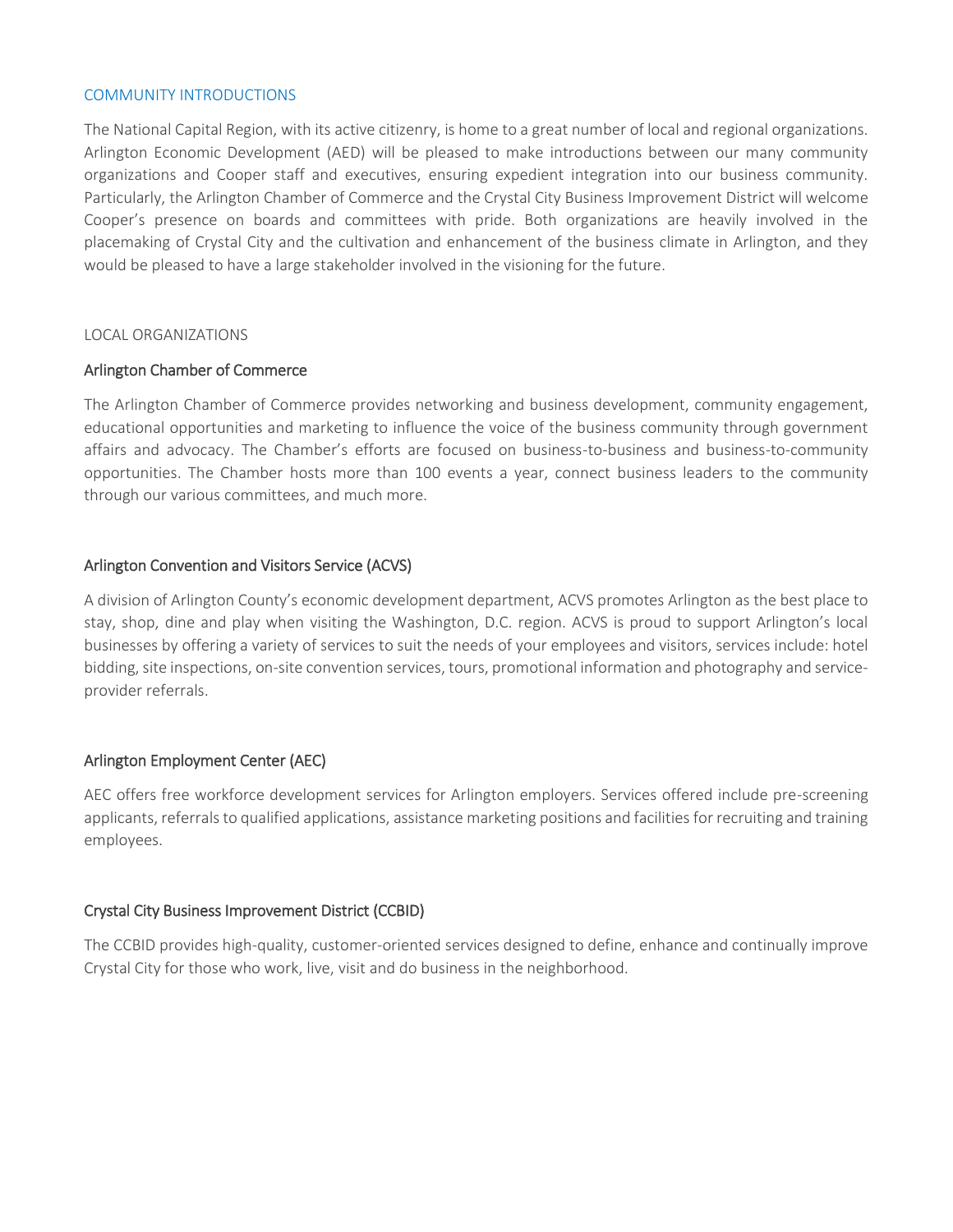#### REGIONAL ORGANIZATIONS

#### **Arlington-Alexandria Workforce Investment Board**

The Board's mission is to advance workforce development programs and initiatives that achieve sustainable economic growth in the City of Alexandria and Arlington County.

## Greater Washington Board of Trade

The Greater Washington Board of Trade is a network of area business leaders and executives within the private sector and government. They host professional development programs for all levels of leadership, as well as premier regional business events throughout the year.

## Metropolitan Washington Council of Governments (COG)

Founded in 1957, COG is an independent, nonprofit association with a membership of 300 elected officials from 23 local governments, the Maryland and Virginia state legislatures and U.S. Congress.

## Northern Virginia Chamber of Commerce

The Northern Virginia Chamber of Commerce offers business development opportunities to organizations interested in growth through knowledge, access and influence in Northern Virginia and throughout the Washington Metropolitan region.

## Northern Virginia Regional Commission (NVRC)

The NVRC is a regional council of fourteen member local governments in the Northern Virginia suburbs of Washington, D.C. NVRC's chief roles and functions are focused on providing information, performing professional and technical services for its members and serving as a mechanism for regional coordination.

## Washington Area Board of Education (WABE)

The WABE is a clearinghouse of information for all area public schools, except for the District of Columbia.

## Washington Metropolitan Area Transit Authority (WMATA)

The WMATA, commonly referred to as Metro, was created by an interstate compact in 1967 to plan, develop, build, finance and operate a balanced regional transportation system in the national capital area. Today, Metrorail serves 91 stations and has 117 miles of track. Metrobus serves the nation's capital 24 hours a day, seven days a week with 1,500 buses, combining to serve a population of 4 million people within a 1,500 square mile jurisdiction.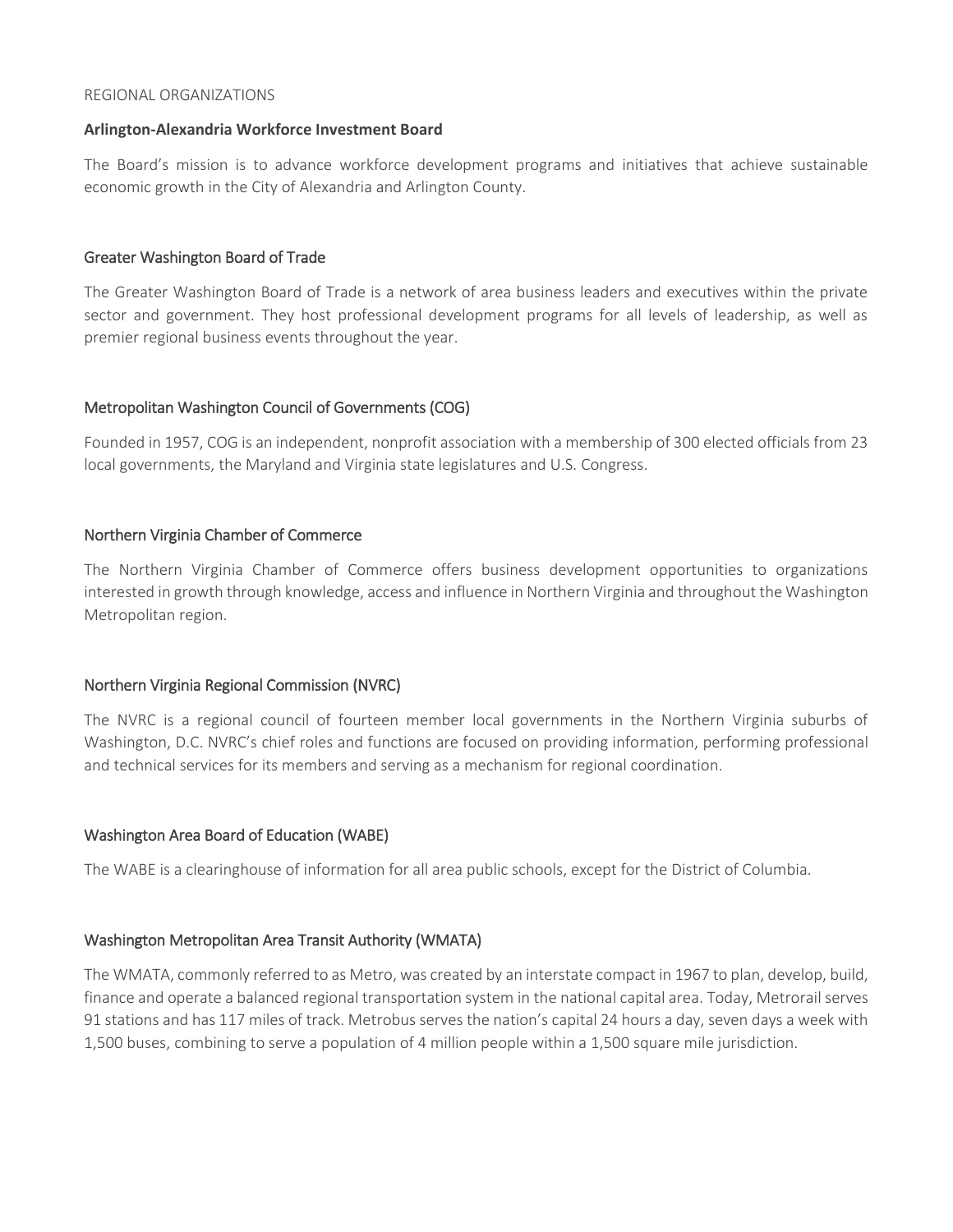#### **INVESTMENTS IN THE SITE AND MARKET**

#### TRANSPORTATION

National Landing is a transit hub that offers multi-modal options for employees and residents rivaling many large urban centers. It's no accident that it's all here – Washington National Airport, Virginia Rail Express, Metrorail, Metrobus, Crystal City Potomac Yard Transitway, Capital Bikeshare and a multitude of car share services. By design, Arlington County's community approved high-density, transit-oriented growth plans envision more capacity than what Cooper would represent.

Currently, the transportation infrastructure serving the National Landing site has unused capacity to accommodate additional travelers, given recent declines in travelers to and through the area due to the effects of Base Realignment and Closure (BRAC) and budget sequestration.

As a smart growth community, Arlington County will invest an additional \$360 million (\$215 million in committed funds and \$145 million in pending grants) in transportation projects to serve the Pentagon City, Crystal City and Potomac Yard neighborhoods within National Landing. These are designed to further enhance the site to ensure that development, transportation, public open space and other features work in concert to achieve high-quality placemaking and a vibrant urban place. The projects have all been included in Arlington County's Capital Improvement Plan, adopted in July 2018.

Example projects include:

| <b>RAIL AND GATEWAY</b><br><b>CONNECTIONS</b> |           | <b>SURFACE TRANSIT AND</b><br><b>SERVICE EXPANSION</b> | <b>MULTI-MODAL STREET/CORRIDOR</b><br><b>CONNECTIVITY INVESTMENTS</b> |
|-----------------------------------------------|-----------|--------------------------------------------------------|-----------------------------------------------------------------------|
| DCA Pedestrian Bridge                         |           | Columbia Pike Transit                                  | Columbia Pike East End                                                |
| (design)                                      |           | Stations                                               | <b>Boundary Channel Drive</b>                                         |
| Pentagon City Metrorail                       |           | Pentagon City/Crystal City/                            | Interchange                                                           |
| <b>Station Second Elevator</b>                |           | Potomac Yard Transitway                                | Pentagon City/Crystal City                                            |
| Crystal City Metrorail                        |           | Expansion                                              | Multimodal Streets & Traffic                                          |
| <b>Station East Entrance</b>                  | $\bullet$ | Army Navy Drive Transit                                | Management                                                            |
| Crystal City Virginia Rail                    |           | Lanes & Multimodal Street                              |                                                                       |
| <b>Express Station Expansion</b>              |           | Improvements                                           |                                                                       |

These transportation investments will directly benefit Cooper employees by providing a wide variety of commute options, as well as making it easy for them to traverse between office nodes and area amenities.

#### COOPER TRANSPORTATION PRIORITIES

Recognizing that Metro-related projects, the CC2DCA pedestrian bridge and Route 1 modifications and improvements were identified by Cooper as critical investments, Arlington County collaborated with the Virginia team to have funding sources included in the Commonwealth's proposal. Arlington County will work with the Virginia Department of Transportation to coordinate, support and alleviate obstacles to ensure that the CC2DCA pedestrian bridge and the modifications and improvements to Route 1 are studied, designed and implemented based on the agreed scope of work. Arlington County anticipates an outcome that will result in an improved pedestrian experience, with enhanced walkability and connections between Crystal City and Pentagon City, strengthening these two urban nodes. Additionally, Cooper's priority Metro-related projects, like the second entrance to the Crystal City Metrorail Station and the completion of the CCPY Transitway are included in Arlington's investment offer detailed above.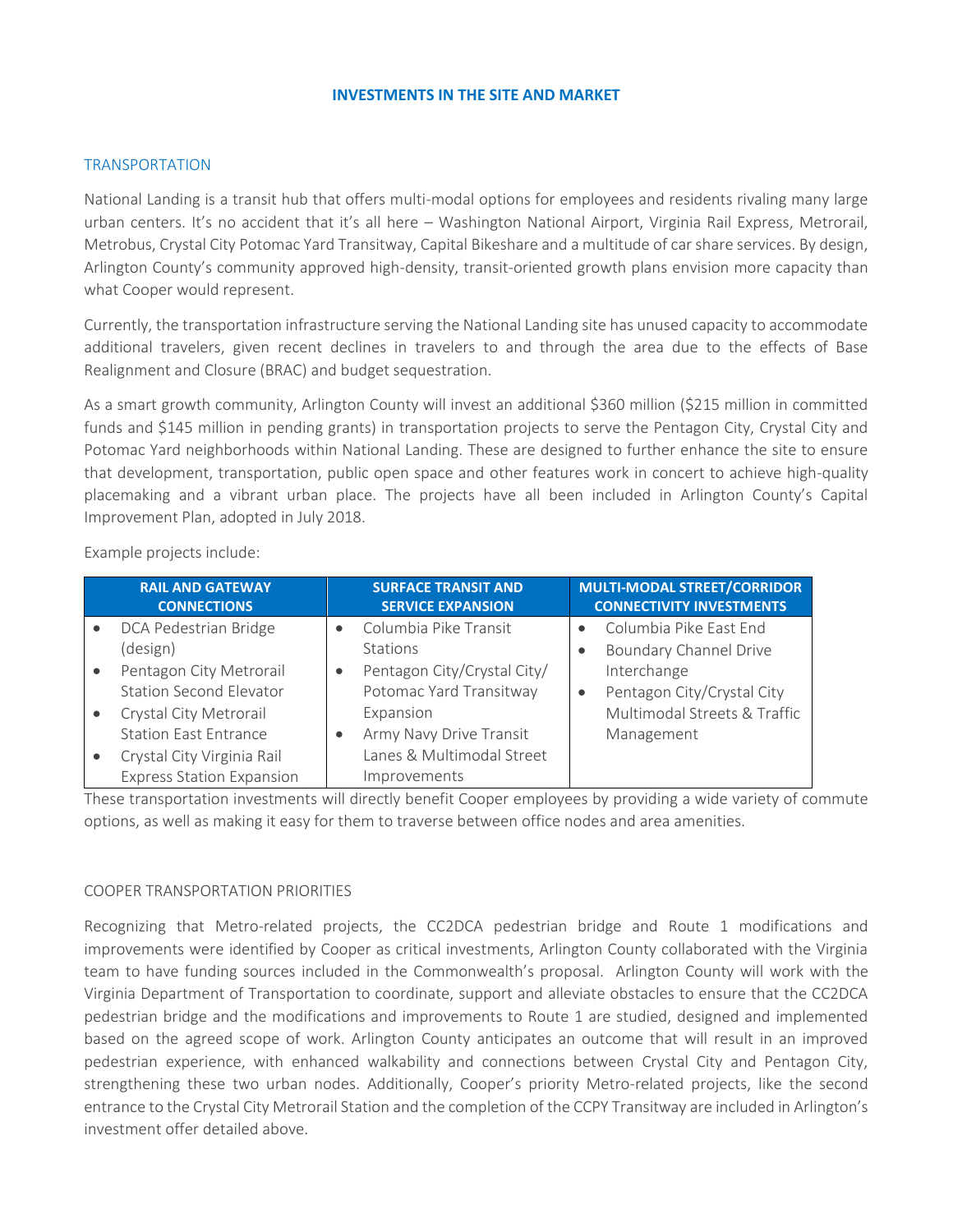## AFFORDABLE HOUSING

Housing affordability is key to Arlington County's future of remaining inclusive and diverse while accommodating more jobs and people. Efforts to expand affordability are woven into each of our long-range planning efforts and our community building culture. Below are highlights of Arlington's affordable housing goals:

- In 2015, Arlington adopted its Affordable Housing Master Plan (AHMP). As a key element of its Comprehensive Plan, the AHMP includes a goal that, "By 2040, 17.7% of the County's housing stock should be affordable rentals to meet the needs of renter households with incomes at or below 60% AMI."
- If annualized, this goal translates into approximately 600 new rental units and 100 ownership units per year through 2040, affordable to a wide range of working households (with incomes ranging between approximately \$35,000 to \$135,000).

As part of Arlington's affordable housing efforts, we anticipate that over the next 10 years approximately \$70 million of County investment will be made towards affordable housing across Pentagon City, Crystal City and Columbia Pike.<sup>1</sup> This anticipated investment could support the achievement of approximately 1,000 committed affordable units in this geography.

There are a number of implementation tools available to achieve Arlington's affordable housing goals. These tools include:

- Affordable Housing Investment Fund (AHIF), the County's main financing program for affordable housing development;
- AHIF loan repayments;
- A variety of planning tools, including incentive based and inclusionary zoning, providing for site plan cash contributions and affordable units in kind;
- Transfer of Development Rights;
- Opportunity Zones (for portions of Columbia Pike);
- Accessory Dwelling Units;
- Preservation of affordability in areas with Market Rate Affordable Units; and
- Revisiting regulations for Accessory Dwelling Units.

<sup>1</sup>Based on the assumption that funding for affordable housing is apportioned to the National Landing Corridor in a relative share equal to the area's housing growth as a percentage of the County's overall housing growth over the past 10 years.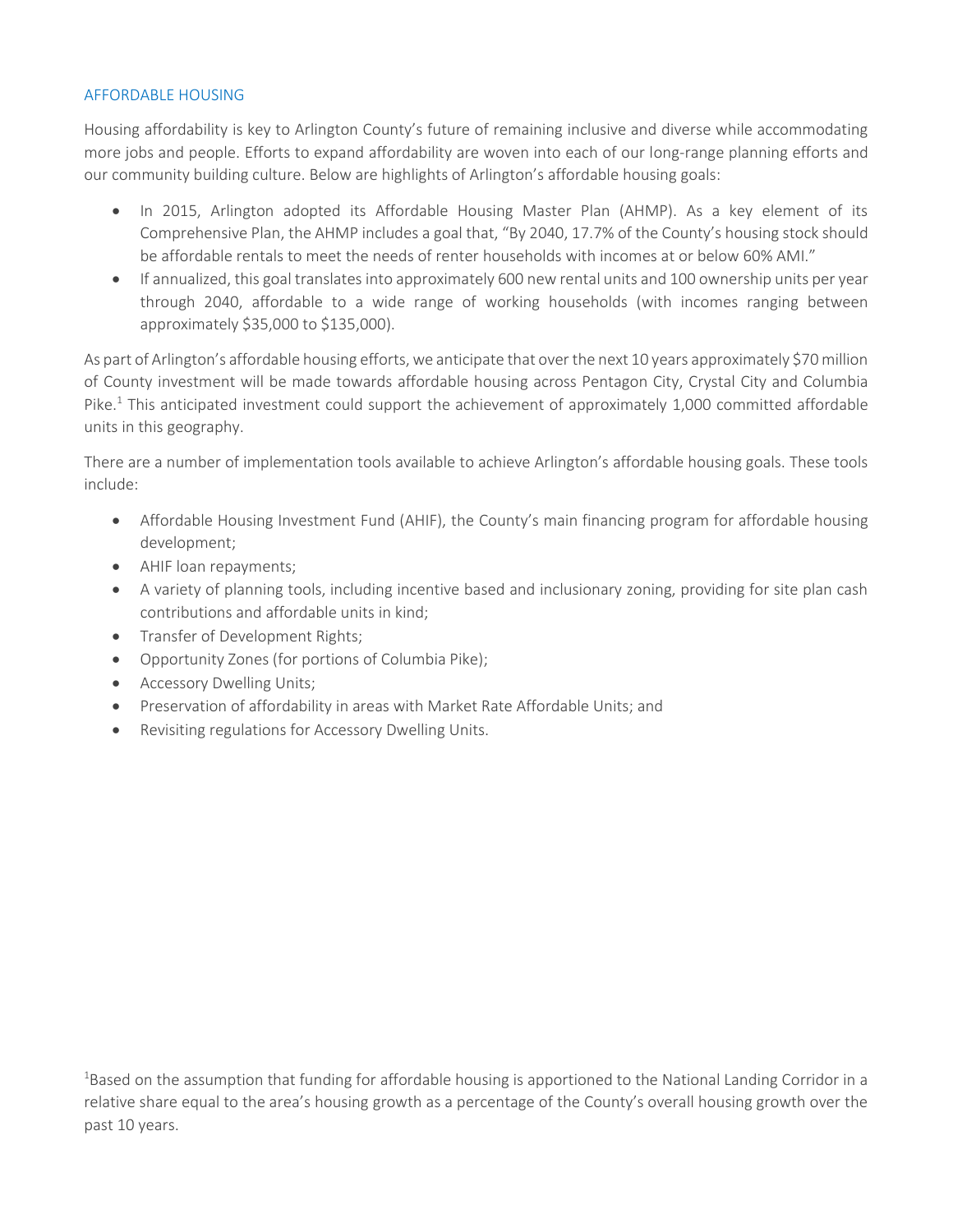## TAX INCREMENT FINANCING (TIF) FUND

Arlington County is committed to supporting public infrastructure improvements in the National Landing site. A high-quality public realm and top tier transportation system are integral to the type of urban environment and adopted land use plans Arlington County has envisioned for this area and that Cooper desires in a location. The National Landing TIF fund will help ensure that public infrastructure investments can be made as new growth and development occurs.

- In 2010, the County adopted a policy establishing a tax increment financing (TIF) area and created a separate fund comprised by a portion of incremental real property tax revenues in Crystal City, Potomac Yard and Pentagon City to pay for infrastructure improvements. The Arlington portion of the National Landing site falls within the TIF area. The TIF is currently set at 25% of the incremental property tax revenue.
- Starting in 2021, Arlington would set a baseline and dedicate half of the new TIF revenue to public infrastructure projects in the National Landing site for the next 10 years.
- For estimation purposes only, using a 4% escalation rate, half of the new TIF revenue is projected to be a total of \$28 million over the ten-year period from 2021 to 2030.
- This is not a grant, and the estimated value of the TIF Fund would not be included in a performance agreement. Arlington would not be required to contribute more to the fund if the value was lower than projected.
- At this time, we do not have enough information to identify the specific projects that would be made a priority. We look forward to collaborating with Cooper in the coming months to work out these details.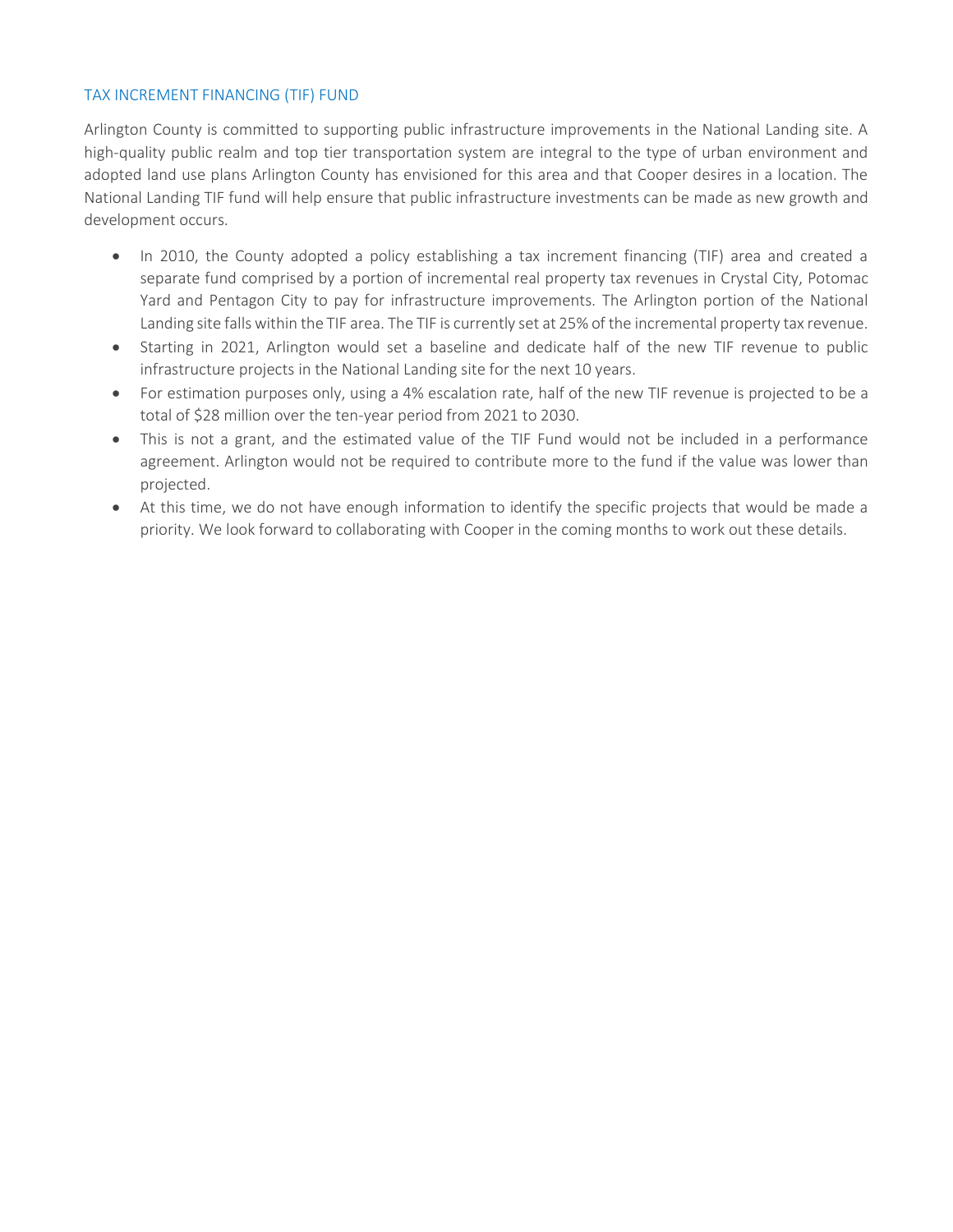## **BENEFITS TO EMPLOYEES**

#### RELOCATION & ACCLIMATION SERVICES

For employees, relocating can be a challenging experience. Whether solo or with a family in tow, every employee will have a unique set of circumstances dictating their needs for a smooth and exciting move to Arlington. AED understands the ease of employee relocation is critical to a successful transition for Cooper and we take our role in your expansion seriously.

We are ready and willing to work with your transition team to ensure a positive experience for your employees. We are nimble, efficient and can customize our relocation services to fit your needs. The following are a sampling of tools we are pleased to offer your employees in their relocation to Arlington and the region.

#### BRANDED ORIENTATION WEBSITE

AED will customize a relocation website for Cooper's employees. This website will offer relocating employees information on housing, area schools and transportation options, among a wide variety of other useful information about the region.

#### AREA FAMILIARIZATION MATERIALS, PRESENTATIONS AND TOURS

AED will assist with "look-see" or "familiarization" tours for any employees and their families considering a move to the area from elsewhere in the country.

### ON-SITE RESOURCE CENTER MATERIALS AND SERVICES

AED will establish a customized resource room and offer assistance in any resource fairs for employees in Seattle to help educate them on the D.C. metro area, partnering with regional stakeholders across state and county lines to ensure a full and thorough educational experience.

## TRANSPORTATION AND COMMUTING ASSISTANCE

Arlington Transportation Partners (ATP) can help employers develop programs to ease the journey to work for their employees. Services such as transportation consulting and surveys are available at no cost to your business. Additionally, ATP can help businesses design commuting incentives and create Personalized Transportation Options Portfolios for each employee.

#### EMPLOYEE WELCOME CELEBRATION

Arlington believes strongly in celebrating our businesses and ensuring that new employees feel welcome and part of their new community. Arlington hosts grand openings and welcome parties for companies and their employees, introducing them to local restaurants and attractions as well as educating them on various County offerings and services. AED will work with your communications team to ensure that key political leadership in the Washington, D.C. region and notable business leaders are invited to such events.